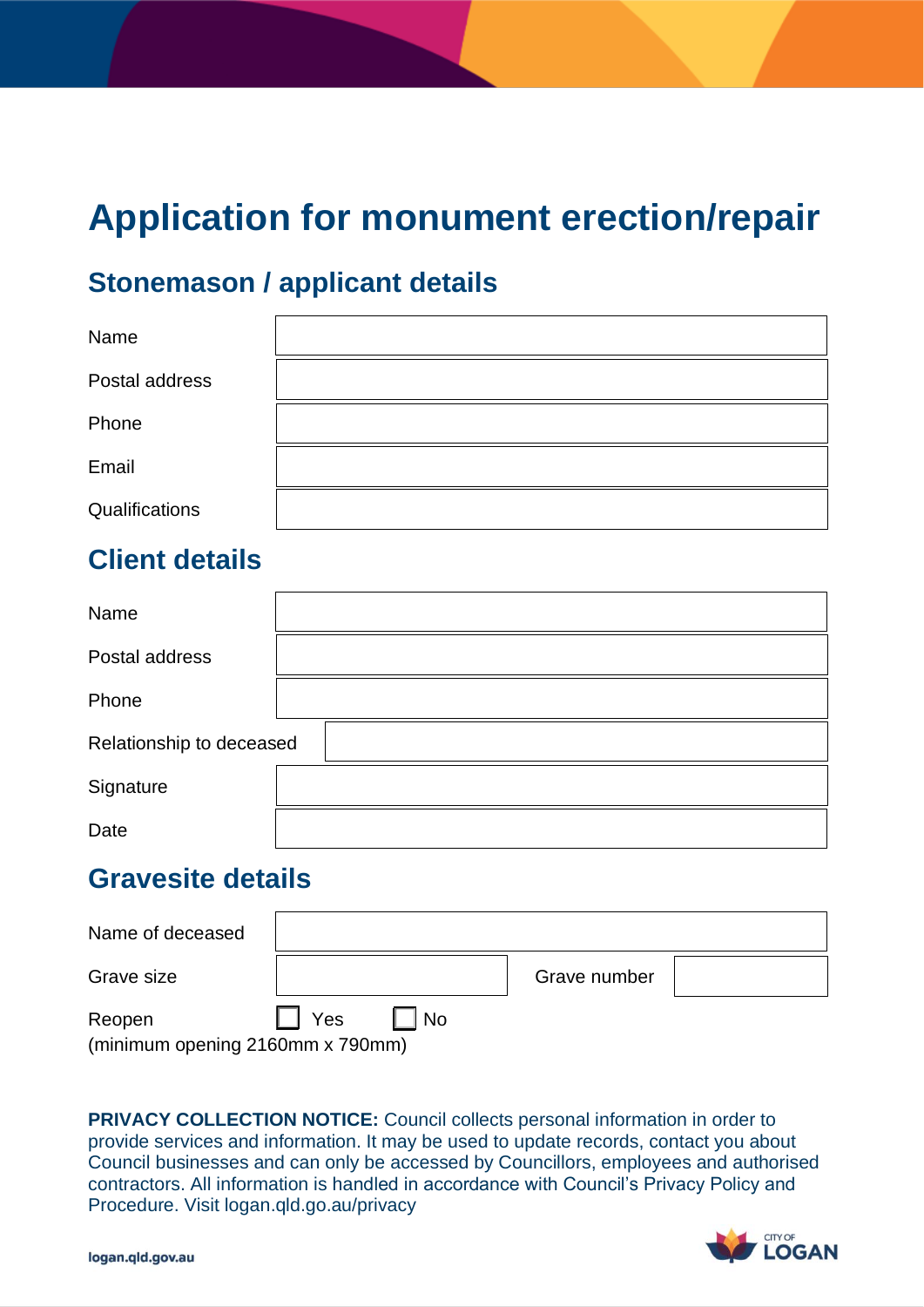# **Monument details**

| New or existing monument                             |  | <b>New</b> | Existing        |  |  |
|------------------------------------------------------|--|------------|-----------------|--|--|
| Details of epitaph or inscription                    |  |            |                 |  |  |
|                                                      |  |            |                 |  |  |
|                                                      |  |            |                 |  |  |
|                                                      |  |            |                 |  |  |
| Please attach separate sheet if needed               |  |            |                 |  |  |
| Estimated start and completion date for project      |  |            |                 |  |  |
| Start date                                           |  |            | Completion date |  |  |
| <b>Application details</b>                           |  |            |                 |  |  |
| Plan of monument submitted with Council's permit fee |  |            |                 |  |  |
| Footing depth/walls                                  |  |            |                 |  |  |
| Piers (if required)                                  |  |            |                 |  |  |
|                                                      |  |            |                 |  |  |

| Footing depth/walls |  |
|---------------------|--|
| Piers (if required) |  |
| Steel reinforcement |  |
| Concrete pour       |  |
| Veneer thickness    |  |
| Rebate detail       |  |
| Dowels and cramps   |  |
| Clean up            |  |